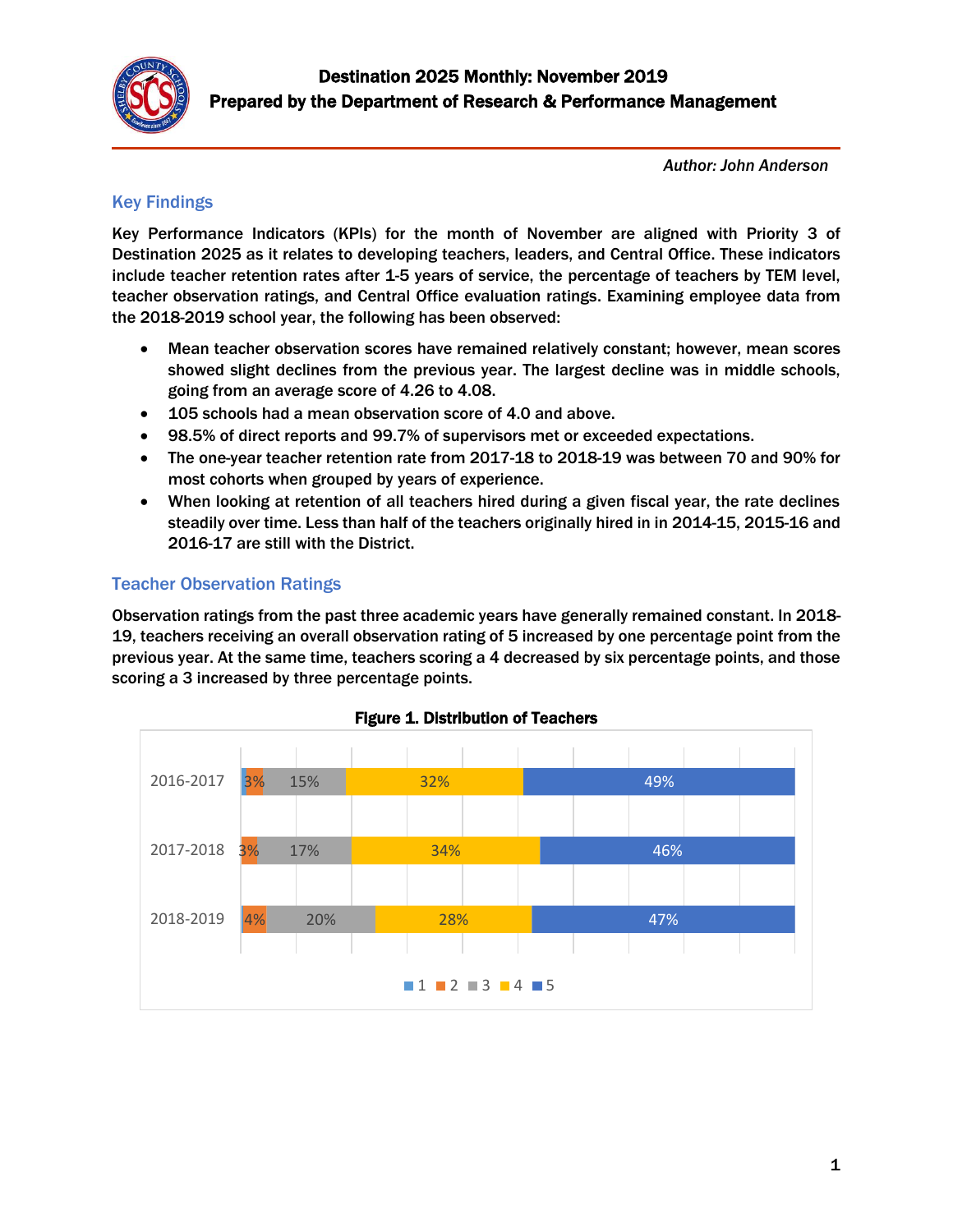

The mean observation scores across elementary, middle, and high schools showed overall declines from the previous school year. Middle school had the largest decline between 2017-2018 and 2018- 2019 with mean observation scores going from 4.26 to 4.08.



# Figure 2. Mean Observation Scores Across Grade Bands

### Teacher and Administrator Effectiveness

Of 6,398 teachers evaluated in 2018-2019, 92.05% met or exceeded expectations



Figure 3. Level of Effectiveness Ratings for Teachers (SY 2018-2019) PRELIMINARY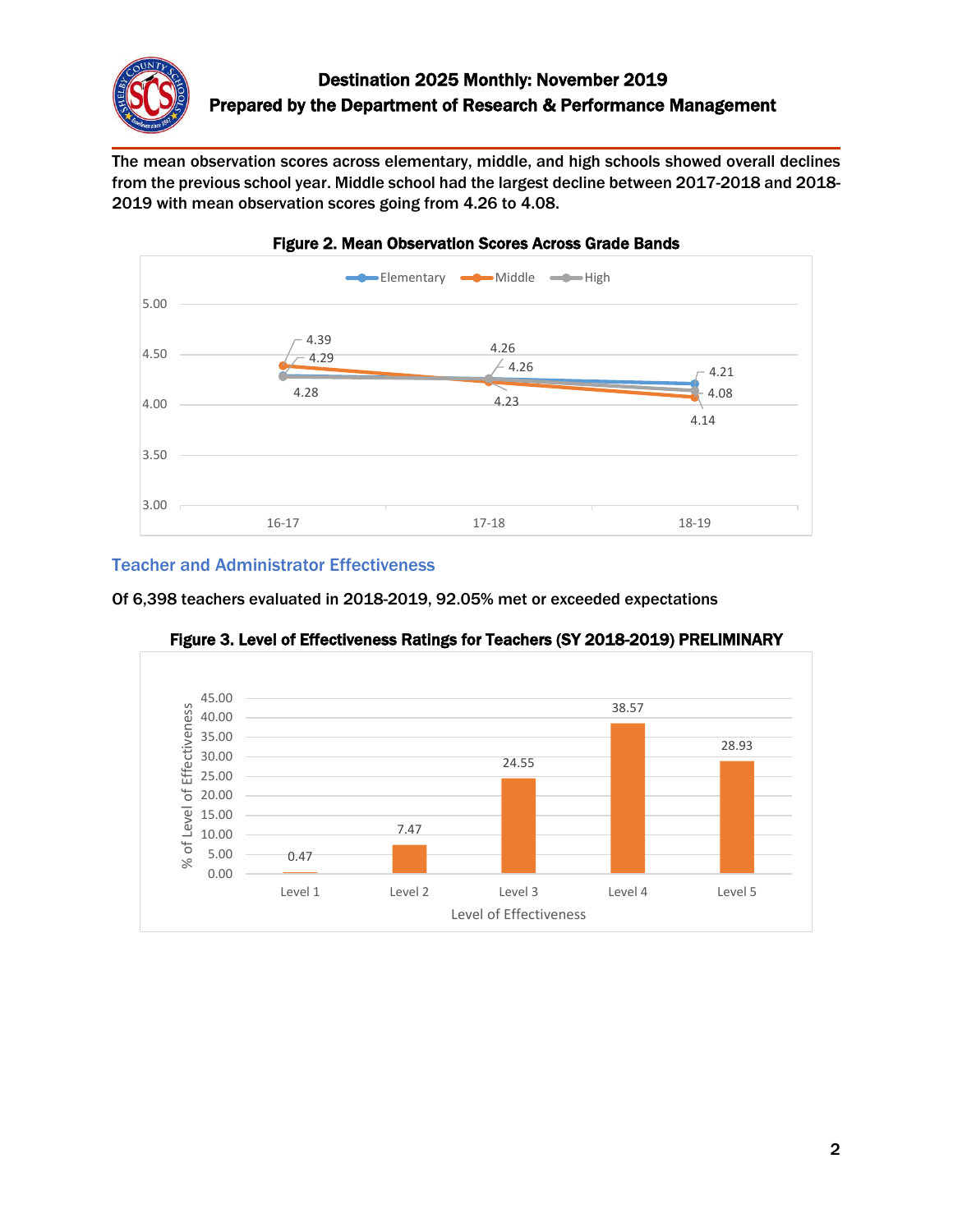Of 332 school administrators evaluated in 2017-2018, 59.35% met or exceeded expectations.





## 2018-19 Non-Instructional Employee Evaluations

98.5% of direct reports and 99.7% of supervisors met or exceeded expectations. District report scores clustered around a score of five, while supervisor scores clustered around a score of three.



### **Figure 5. Direct Report Overall Performance**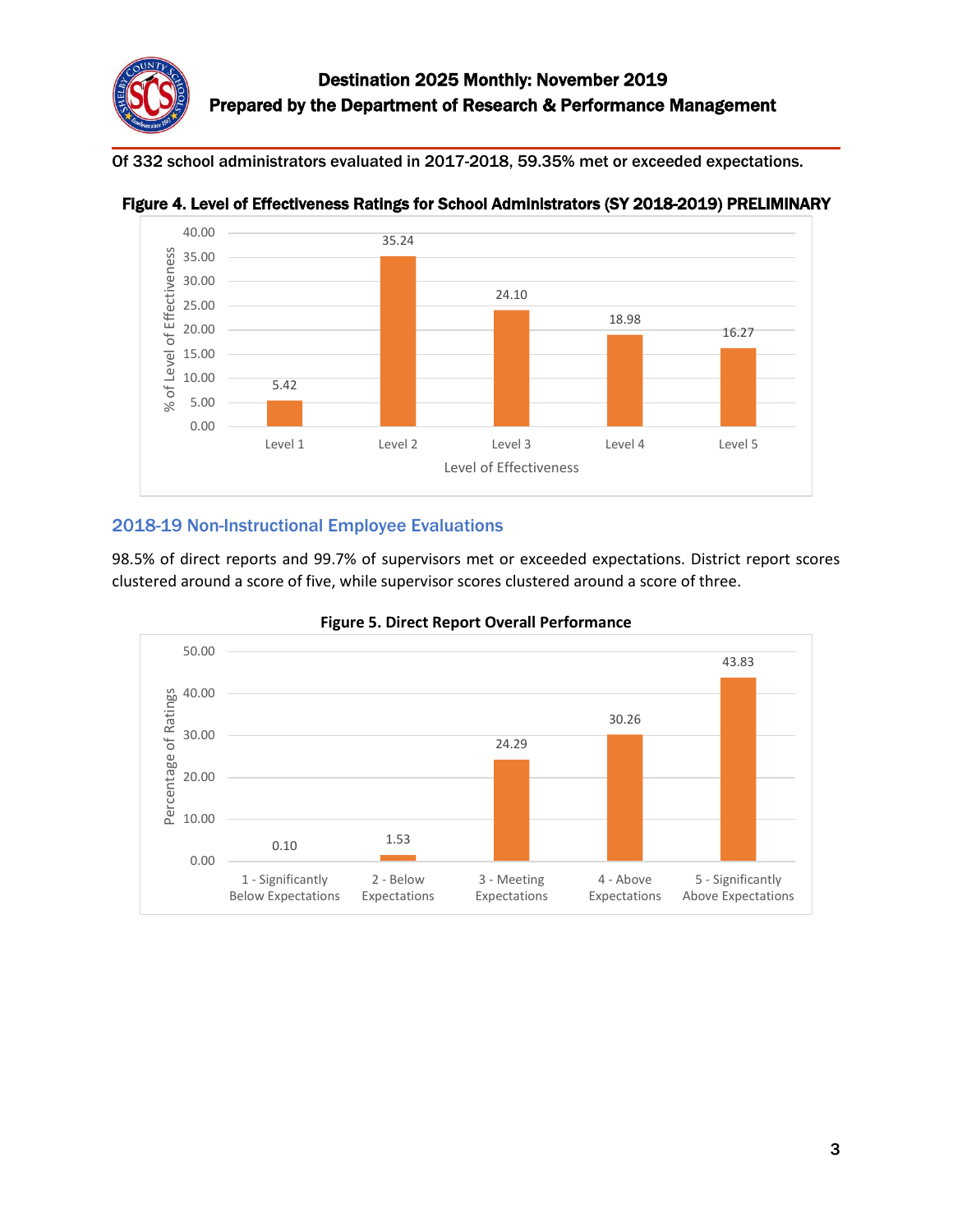



## Teacher Retention

Grouped by years of experience, the teacher retention rate from 2018-19 to 2019-20 varied from 70 to over 90 percent. Teachers with five or more years of experience had the highest retention rate, and teachers with up to one year had the lowest rate.



Figure 7. One-Year Teacher\* Retention Across Years of Experience from 18-19 to 19-20

\*Teacher is teacher-type (teachers, counselors, ROTC, librarians)

When looking at retention of all teachers hired during a given fiscal year, this rate declines steadily over time. Less than half of the teachers originally hired in 2014-15, 2015-16 and 2016-17 are still with the District.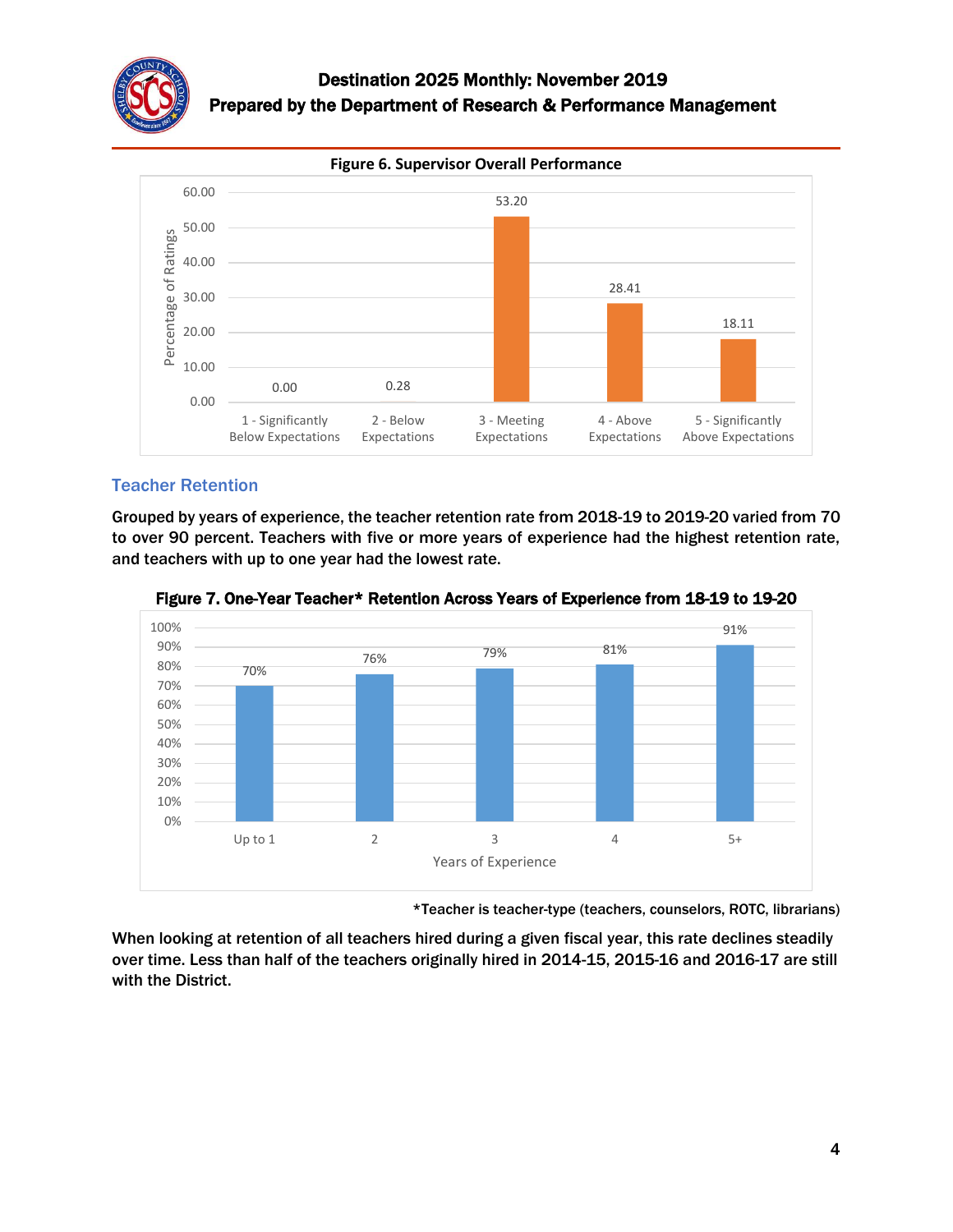

## Destination 2025 Monthly: November 2019 Prepared by the Department of Research & Performance Management



\*Teacher is teacher-type (teachers, counselors, ROTC, librarians)

### District Strategies

### Teacher Performance

- Facilitate TEM norming sessions for new and struggling principals to reinforce understanding of the rubric and accuracy of ratings.
- Deploy a cadre of external observers to support the observation process

### Non-Instructional Performance

- Provide an NIE certification course for all supervisors to take a deep dive to better understand the components of the rubric and scoring
- Propose a new multiple measures model for calculating overall non-instructional employee performance to include District growth and achievement data

### Office of Schools/ILDs

- Collaborate with Employee Performance to support school-based leaders in providing ongoing professional learning for teachers on the TEM instructional evaluation model and its impact on teaching and learning.
- Conduct co-observations with principals and norm with school teams utilizing the TEM instructional evaluation model to guide scoring and feedback to effectively coach teachers.
- Coach school-based leaders to schedule and conduct regular informal and form observations to enhance teacher support and growth.
- Connect student performance data to teacher appraisals by developing performance goals to support student growth and achievement.
- Collaborate with school-based leaders to evaluate the effectiveness of PBIS plans to improve school climate that impacts working conditions for teachers and leaders.
- Collaborate with HR to assist school-based leaders to routinely recognize faculty and staff successes and contributions to positively impact the learning environments.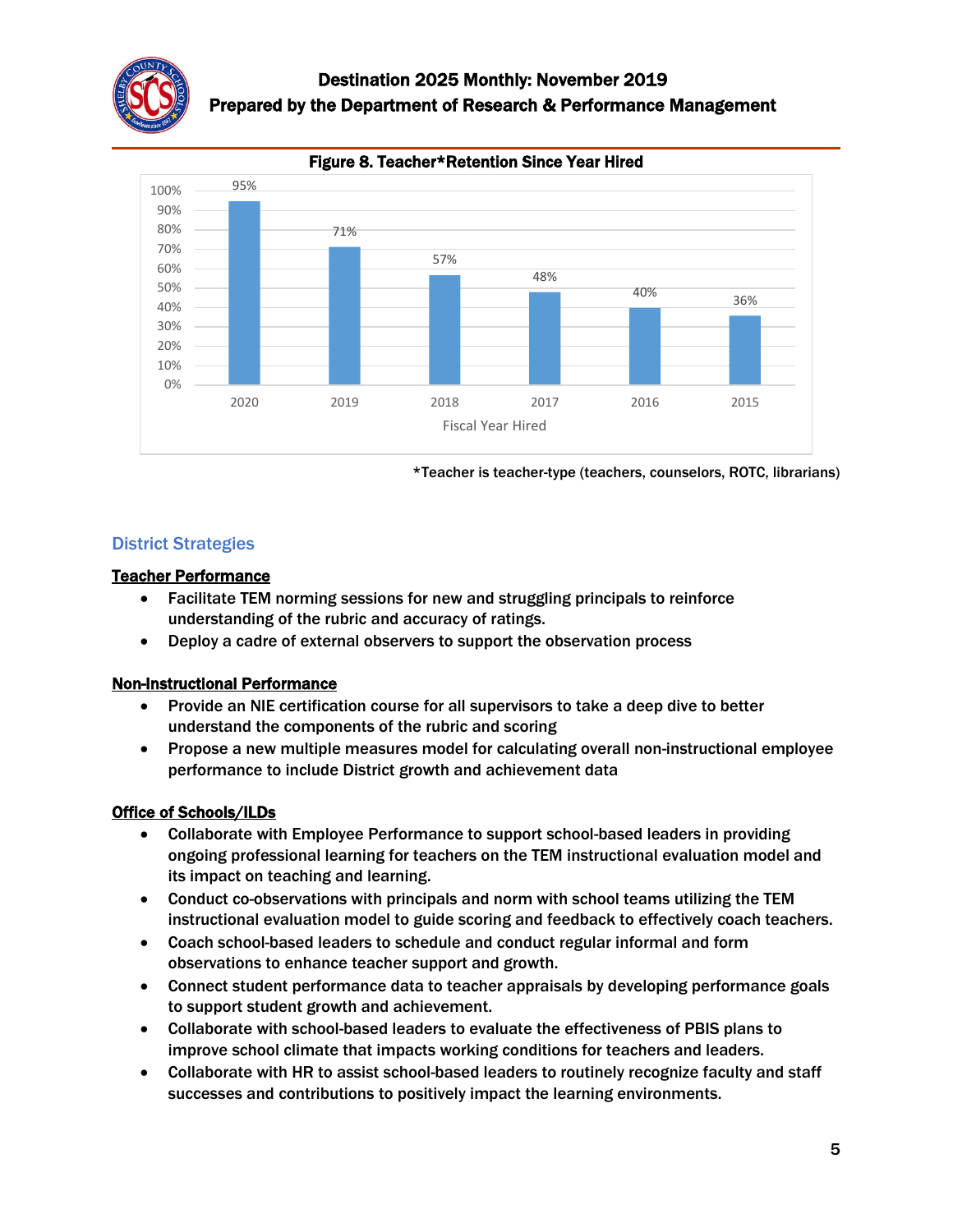

## **Teacher Retention**

|           | <b>Instructional Components of New Teacher</b><br><b>Experience</b>                                                                                                                                                                                                                                                                                                                                                                                                                                                                                                                                                                                                                 | <b>Non-Instructional Components of New</b><br><b>Teacher Experience</b>                                                                                                                                                                                                                                                                                                                                                                                                                                         |
|-----------|-------------------------------------------------------------------------------------------------------------------------------------------------------------------------------------------------------------------------------------------------------------------------------------------------------------------------------------------------------------------------------------------------------------------------------------------------------------------------------------------------------------------------------------------------------------------------------------------------------------------------------------------------------------------------------------|-----------------------------------------------------------------------------------------------------------------------------------------------------------------------------------------------------------------------------------------------------------------------------------------------------------------------------------------------------------------------------------------------------------------------------------------------------------------------------------------------------------------|
| <b>HR</b> | HR's role is to collect and share data on new teacher experience and expand principal's<br>human capital capacity. HR fulfills this role by implementing talent systems and<br>communications that supports the new teacher experience.<br>Collects & analyzes data on new teacher -<br>performance and experience<br>Shares themes, trends, & hotspots with<br>$\overline{\phantom{0}}$<br>others for response and adjustments<br>Supports Principals with new teacher<br>$\overline{\phantom{0}}$<br>retention, assignment, etc.<br>Provides data driven support and tools<br>$\qquad \qquad \blacksquare$<br>to principals to facilitate differentiated<br>retention strategies. | Assists new teachers with completing<br>certification requirements, onboarding,<br>paperwork, etc. quickly and efficiently<br>Designs and implements a competitive<br>compensation and benefits package for<br>new teachers (Hard to Staff Bonus, Sign<br>on bonus, etc.<br>Provides a New Teacher information<br>guide with quick facts about the<br>district, city, and employee benefits,<br>incentives and perks<br>Manages the relationship with the<br>union and how it communicates with<br>new teachers |

|                                                                | <b>Instructional Components of New Teacher</b>                                                                                                                                                                                                                                                                                                                                                                                                                                                                                                                                                                                                                                                                                               | <b>Non-Instructional Components of New Teacher</b>                                                                                                                                                                                                                                                                                                                                            |
|----------------------------------------------------------------|----------------------------------------------------------------------------------------------------------------------------------------------------------------------------------------------------------------------------------------------------------------------------------------------------------------------------------------------------------------------------------------------------------------------------------------------------------------------------------------------------------------------------------------------------------------------------------------------------------------------------------------------------------------------------------------------------------------------------------------------|-----------------------------------------------------------------------------------------------------------------------------------------------------------------------------------------------------------------------------------------------------------------------------------------------------------------------------------------------------------------------------------------------|
|                                                                | <b>Experience</b>                                                                                                                                                                                                                                                                                                                                                                                                                                                                                                                                                                                                                                                                                                                            | <b>Experience</b>                                                                                                                                                                                                                                                                                                                                                                             |
| <b>Professional</b><br><b>Development</b><br><b>Department</b> | The role of the PD Department is to maximize the tools to help facilitate system- and school-level<br>supports for new teachers, and provide resources at their disposal to positively support and impact<br>new teacher experience.                                                                                                                                                                                                                                                                                                                                                                                                                                                                                                         |                                                                                                                                                                                                                                                                                                                                                                                               |
|                                                                | Creates tools, resources, & PD to support<br>instruction across schools<br>Develops instructional staff that support new<br>teachers (e.g., Mentors, ILT Team)<br>Plans and hosts district-wide Welcome and<br>New Teacher Orientation in collaboration with<br>other central offices<br>Creates and monitors plan for differentiating<br>-<br>induction based on new teacher needs<br>Facilitates the mentoring process (e.g.,<br>$\overline{\phantom{a}}$<br>selection of mentors)<br>Checks in on all new teachers hired over the<br>course of the year<br>Checks in with all principals with new teachers<br>$\overline{\phantom{a}}$<br>for feedback<br>Develops learning opportunities for school<br>leaders on new teacher experience | Ensures adequate supplies and budget<br>$\overline{\phantom{a}}$<br>available to support new teachers<br>Notifies all offices of any changes to policies<br>$\overline{\phantom{a}}$<br>or procedures that may impact new teachers<br>Tracks and helps align all of the "stuff" new<br>teachers receive and when $-$ so as to not<br>overwhelm them – collaborating with others,<br>as needed |